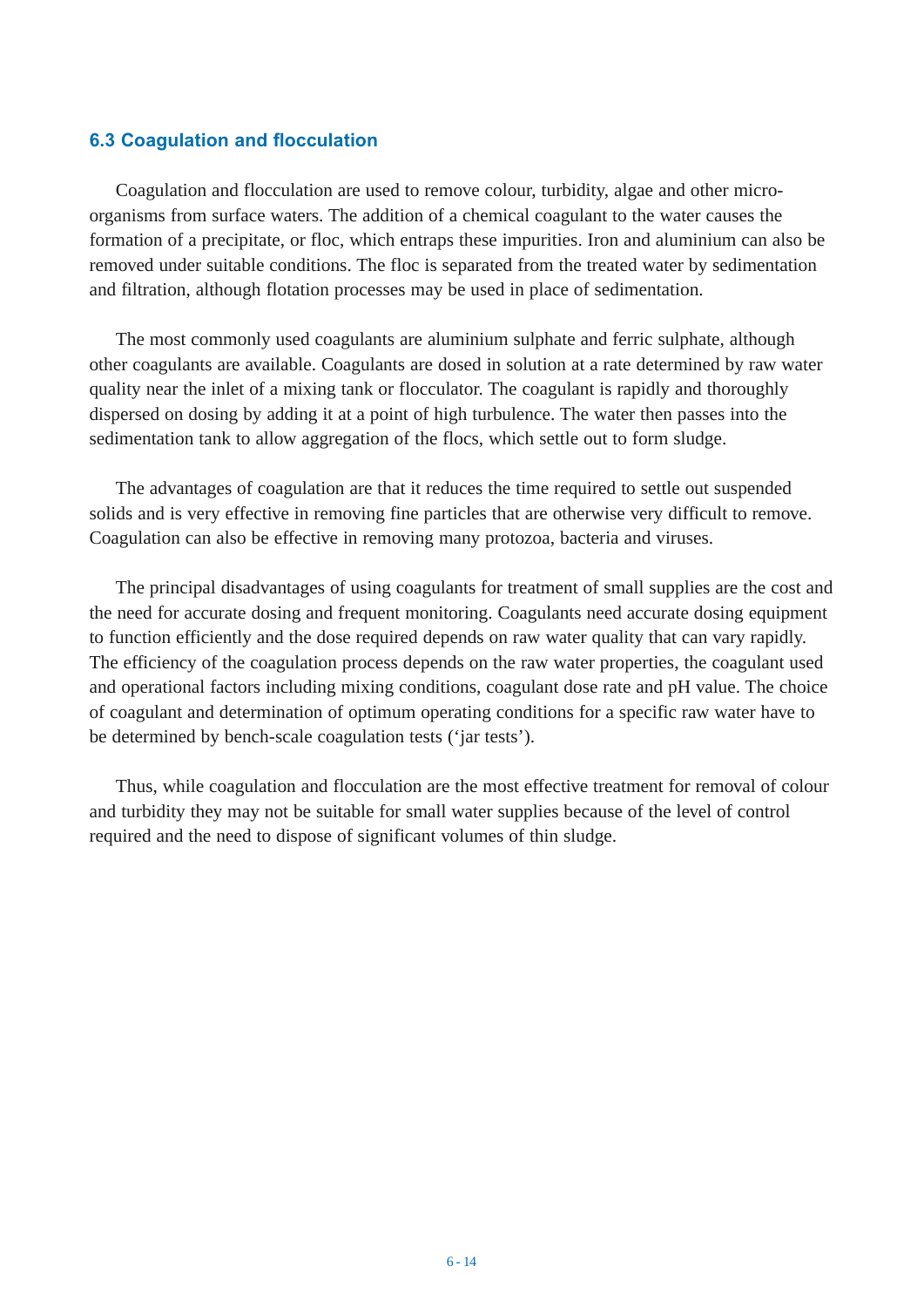## **Figure 6.1 How does Coagulation work?**